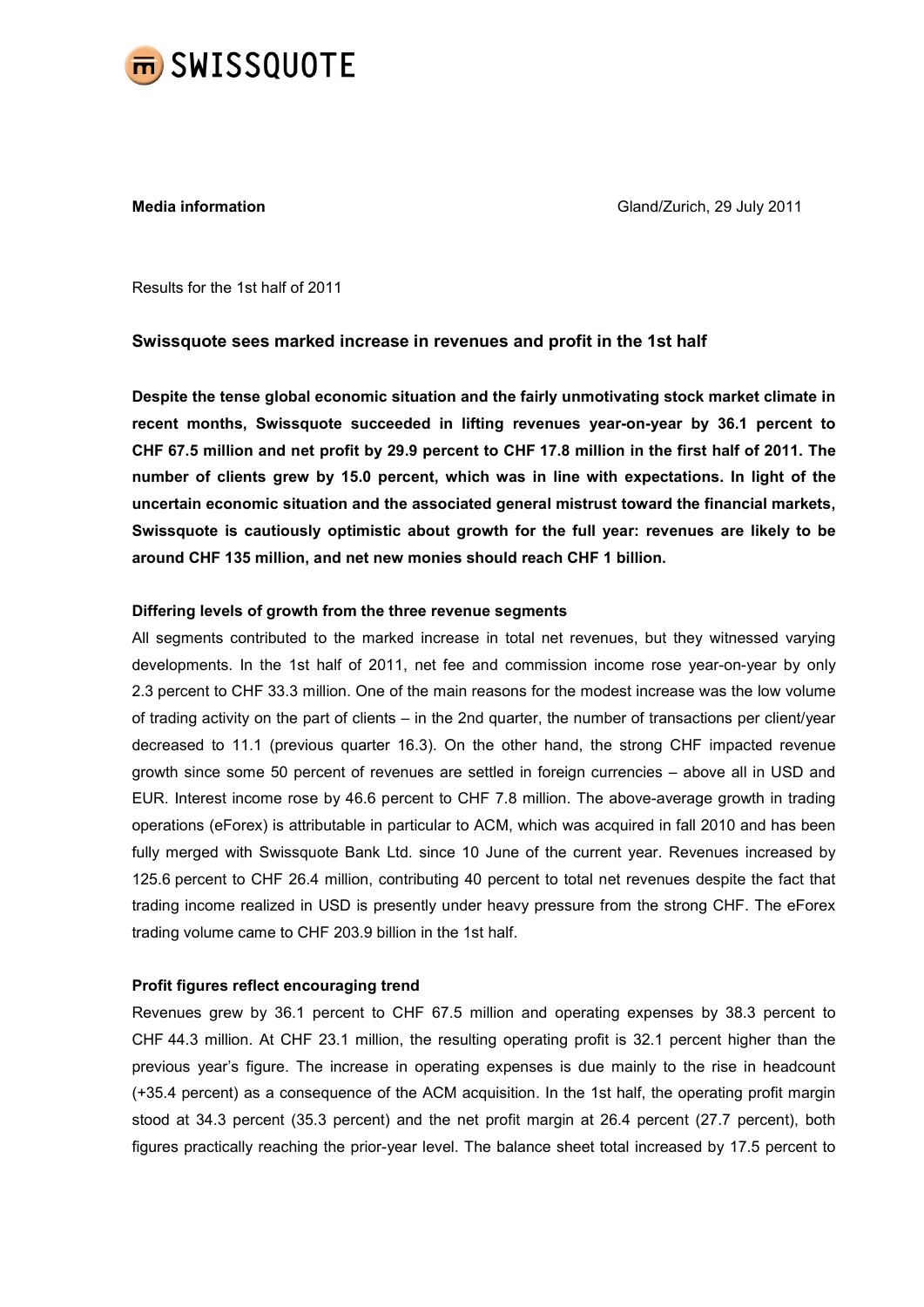

CHF 2.516 billion and total equity by 19.4 percent to CHF 218.7 million. The core capital ratio (tier 1) stood at 22.30 percent.

Weakened growth in number of accounts and volume of assets under custody in 2nd quarter Compared with the corresponding year-back period, the total number of accounts rose by 15.0 percent to 179,698. The breakdown is 152,987 trading accounts (+7.9 percent), 16,258 saving accounts (+34.1 percent), 9,899 eForex accounts (+320.0 percent), and 554 ePrivate Banking accounts. Although the increase was generally in line with Swissquote's targets, the moderate growth posted in the 2nd quarter (+1.6 percent quarter-on-quarter) was clearly below expectations. The weaker growth can be explained by the uncertain economic situation and the associated general mistrust toward the financial markets. Assets under custody saw a similar development: year-on-year growth of 13.5 percent to CHF 7.720 billion, and a 7.9 percent slowdown quarter-on-quarter. Net new monies of CHF 94 million in the 2nd quarter only partly offset the market-related decline in the value of the portfolios. As at 30 June, assets of CHF 7.118 billion were held in trading accounts, CHF 451.6 million in saving accounts, CHF 128.0 million in eForex accounts, and CHF 22.7 million in ePrivate Banking accounts. At CHF 387.3 million (CHF 662.0 million), the volume of net new monies compared with the previous six months was clearly below expectations.

# Cooperative ventures with major potential

On 7 June, Swissquote announced a cooperative venture with Basellandschaftliche Kantonalbank (BLKB), under which online mortgages at attractive conditions are offered. Mortgage queries will be processed and settled completely online on the Swissquote platform. This new service marks a first for Swissquote.

Just one week later, Swissquote announced a strategic partnership with Swiss Life in the area of bank products. Swissquote will handle the settlement and management of saving and investment products on the Swiss market for Swiss Life and thus become the latter's new partner in the field of assurbanking, the distribution of banking solutions via insurance channels. In concrete terms, starting 1 January 2012, Swissquote Bank Ltd. will act as custodian bank for Swiss Life. As a result, the approximately 20,000 accounts – saving, time deposit and fund accounts – representing some CHF 450 million in assets under custody will be transferred to Swissquote. Going forward, cooperation between the two companies is to be intensified mainly in the development of innovative products and online services for pension clients.

Decisive factors for both cooperative ventures were Swissquote's highly innovative approach, cuttingedge technology and range of efficient services.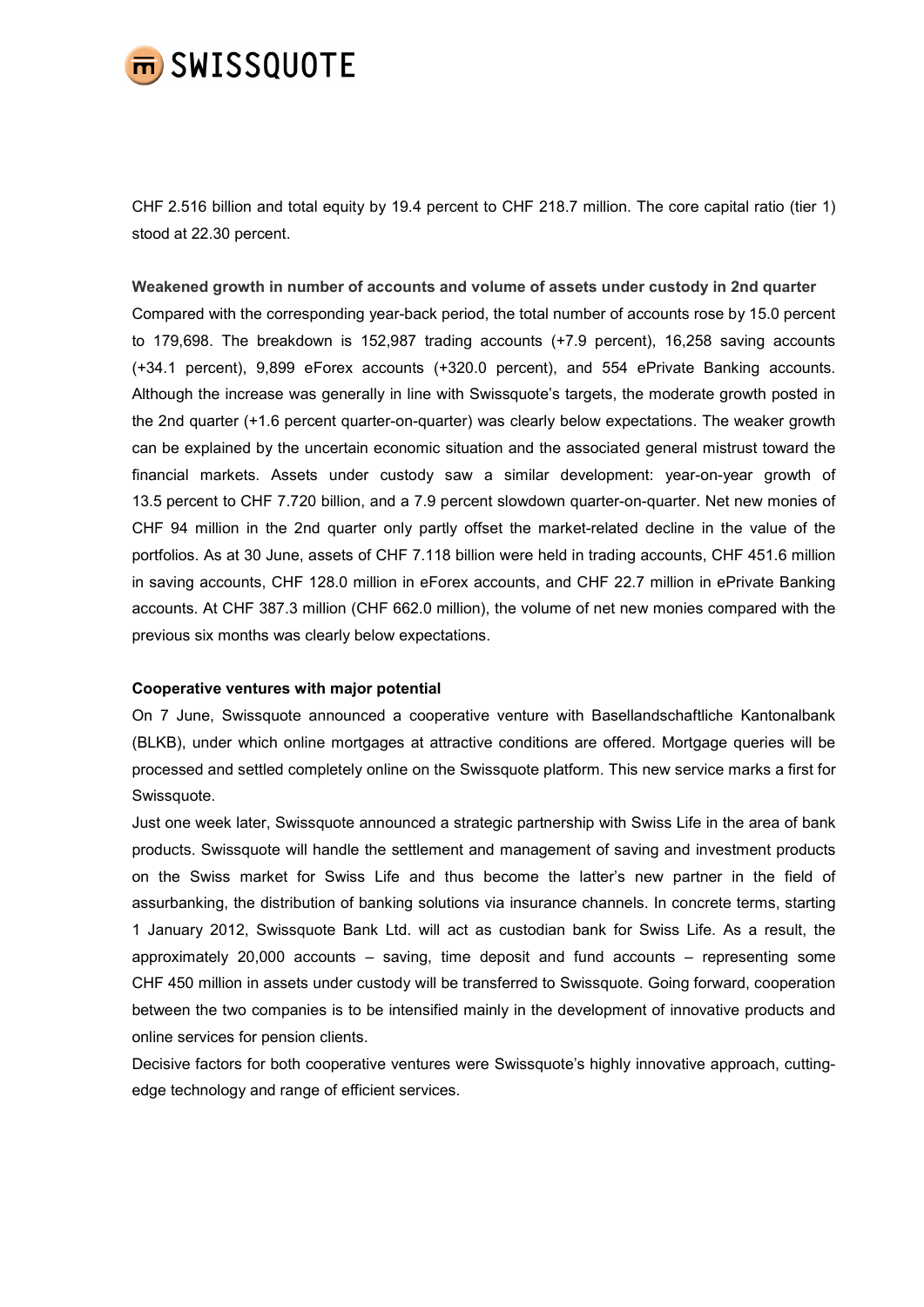

The complete financial report for the first half of 2011 is available on: http://www.swissquote.ch – THE COMPANY/Investor Relations/Reporting

# Swissquote - Banking.Self-made.

As a leading provider of online financial services, Swissquote offers innovative solutions and analysis tools to meet the wide range of demands and needs of its clients. As well as various online trading services, the user-friendly platform also provides solutions for eForex, ePrivate Banking, eMortgage and flexible saving accounts. In addition to a low-cost service for private clients, Swissquote also offers specialized services for independent asset managers and corporate clients.

Swissquote is quoted on the SIX Swiss Exchange (SQN) and holds a banking license. The company is subject to supervision by the Swiss Federal Financial Market Supervisory Authority (FINMA) and is a member of the Swiss Bankers Association.

# For further information

Marc Bürki, CEO Swissquote Bank Ltd., Chemin de la Crétaux 33, CH-1196 Gland Tel. +41 22 999 98 50, fax +41 22 999 94 54, mobile +41 79 413 41 45 marc.burki@swissquote.ch

# Nadja Keller, Assistant to CEO

Tel. +41 44 825 88 01, nadja.keller@swissquote.ch

# Agenda 2011

04.11.2011 Figures for the first 9 months of 2011 (conference call)